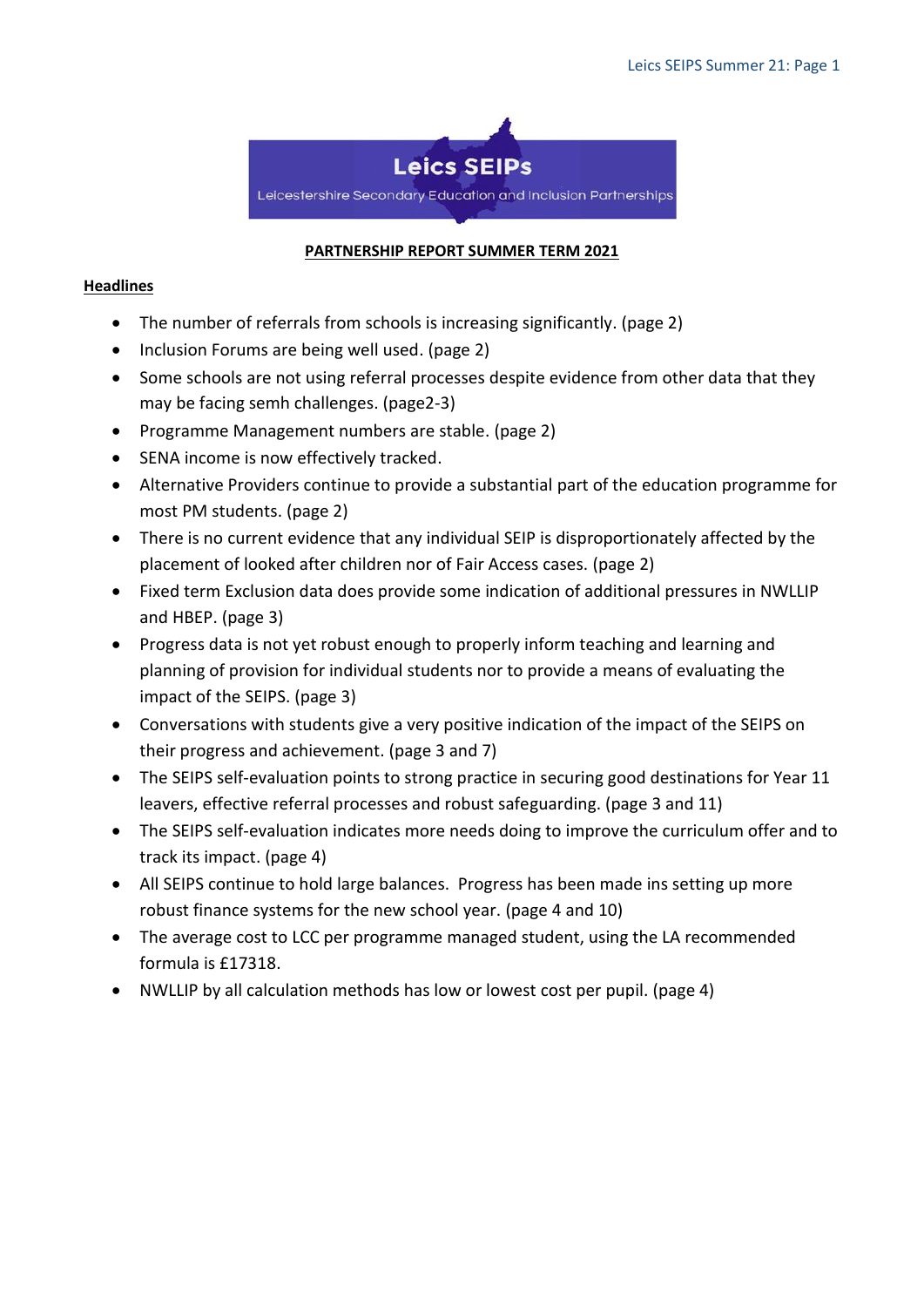# **Referrals**

There is a significant increase in the number of open cases since March in all but NWLLIP. The number of open cases is the highest the SEIPS have recorded. See Table 1

Inclusion Forums are being well used and most schools are referring. There have been 139 case discussions across the county this school year. A further 135 students have been referred this year to the SEIPS Panels/Core Groups. See Table 2

65 out of the 139 referrals have resulted in additional resources being assigned to the child concerned, usually agency or partnership staff support.

13 schools have not referred cases for discussion at Inclusion Forums. 8 of these may be of concern. In HBEP 4 schools have relatively high levels of fixed term exclusions and have students on programme management but have made no IF referrals. In LIP 1 school fits these criteria. In MSCIP 2 schools and in SLIP 1 school.

37 referrals were made to Inclusion Forums for issues related to Attendance from Sep 20 – June 21. See Table 3

## **Programme Management**

## Numbers across the county continue to be stable

43 KS3 students are currently programme managed – significantly fewer than 2019 when the number was 70. See Table 4

109 KS4 students are currently programme managed – slightly higher than 2019 (105) and 2020 (107). 46 of these are currently Year 10. There were 48 Year 10s in 2020 and 33 in 2019. See Table 5

Robust tracking of additional income from SENA to support programme managed students is now in place. There are 14 students currently with enhanced packages and and further 19 who have Top Up Funding paid to schools and now included in the Pupil based funding charges. See Table 6

49 programme managed students receive less than full time provision. 28 of these receive less than 20 hours – 11 of the 20 are based in MSCIP. (The LIP figure of 9 is distorted by students who have CMN referrals as part of the LIP pilot). (HBEP achieves the highest contact time.) See Tables 4 and 5

Three SEIPS, HBEP, MSCIP and NWLLIP continue to use Alternative Settings for the major part of the support they offer. LIP continues to have the lowest use of commissioned provision – with students on average receiving just over 1 day per week. SLIP use is nearer an average of 3 days, MSCIP 4 days and HBEP and NWLLIP 5 days. MSCIP plans to increase the use of "home based provision significantly from Autumn 21) See Table 7

LAC and out of county LAC are fairly evenly spread across the five partnerships. MSCIP, with 5 in total has the highest number. There is no evidence that NWLLIP is disproportionately affected by this issue. Fair Access Admissions are less evenly spread this year with LIP admitting 9, HBEP 7, MSCIP and SLIP 2 and NWLLIP 0. See Table 8

# **Exclusion Data**

LCC data of fixed term exclusions shows that NWLLIP schools have the highest rate of fixed term exclusions. (The data, for technical reasons for NWLLIP is incomplete, and underreports incidents.) NWLLIP schools are all involved in age range change and re-organisation.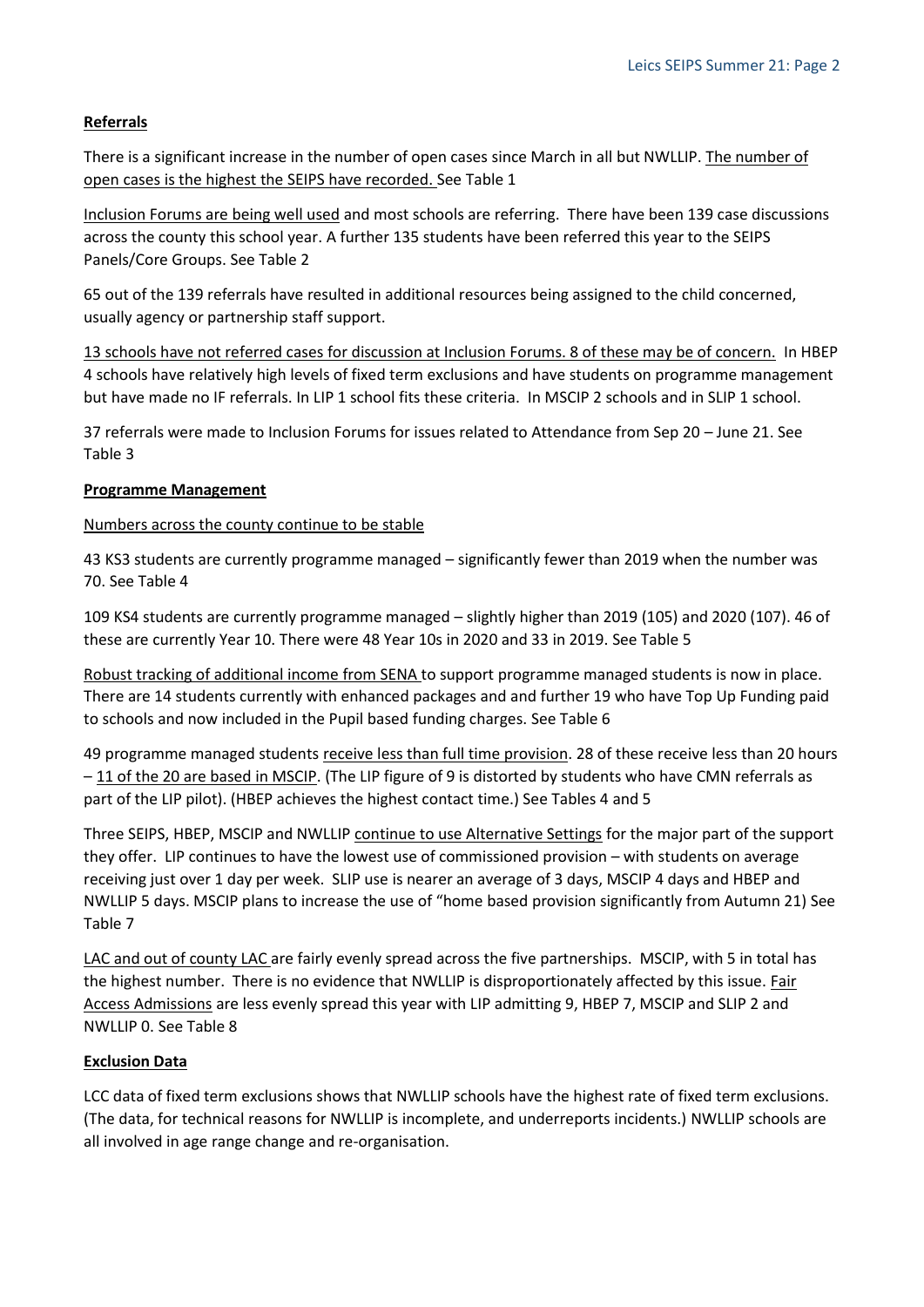SLIP schools have the lowest rate of ftes. However LIP schools have levels of free school meals at the same level as NWLLIP (used as a proxy deprivation indicator) with lower levels of ftes.

Schools with relatively high ftes and low fsms may be a cause for concern for the partnerships as well as schools with the highest use of ftes. There are a small number of schools that have high levels of fte, no referrals to Inclusion Forums and who have students on programme management.

# **Progress Data**

Progress data is not yet robust and we lack evidence other than Year 11 outcome data to show how we are doing

We aim to collect Attendance, SDQ and, from next term, working at grades in GCSE Maths and English. Data collection has been difficult this year because of Covid. Spring Term attendance figures were hit by lockdown again – and the data we collected was of physical attendance rather than on line contact. LIP and MSCIP reached an average attendance of 40%+, the other three were below 20%. All five SEIPS showed a decline in attendance rates between Autumn and Spring for the majority of students. See table 10

We have SDQ scores for both Autumn Term and Summer Term for 81 students. 50 out of the 81 showed improved scores in the Spring suggesting some progress for them in terms of wellbeing.

# **Student Voice**

Feedback from a small selection of students at four out of the five Partnerships is overwhelmingly positive about their experience. For all of these students the way the SEIPS act wisely to link school, family and other agencies as well as providing their education programme stands out as a real strength of the Leicestershire arrangements.

SLIP students showed a strong capacity for self reflexion.

The interviews illustrated the complexity of need that these students exhibit. Some students thrive in an environment where school based learning offered through small group and nurturing provision combined with placements in Alternative Settings works well. There are others where SEIPS provision is insufficiently specialist to meet need effectively. See Appendix 11

# **Self-Evaluation**

Four out of the five Partnerships have completed a self- evaluation. (LIP was excluded as a result of its ongoing restructuring.) All evaluated as strengths (Green):

- Achieving appropriate destinations for Year 11 leavers
- Access to a good range of prevocational and other alternative provisions
- Effective safeguarding practice and procedures
- Good referral processes and use of Panels and Forums.

All evaluated the following as amber:

- Attendance of Year 11
- Likely outcomes for Year 11

All evaluated as "low amber or red"

- Knowledge of progress of leavers beyond year 12
- Provision of PE and Health Ed
- Provision of PSHE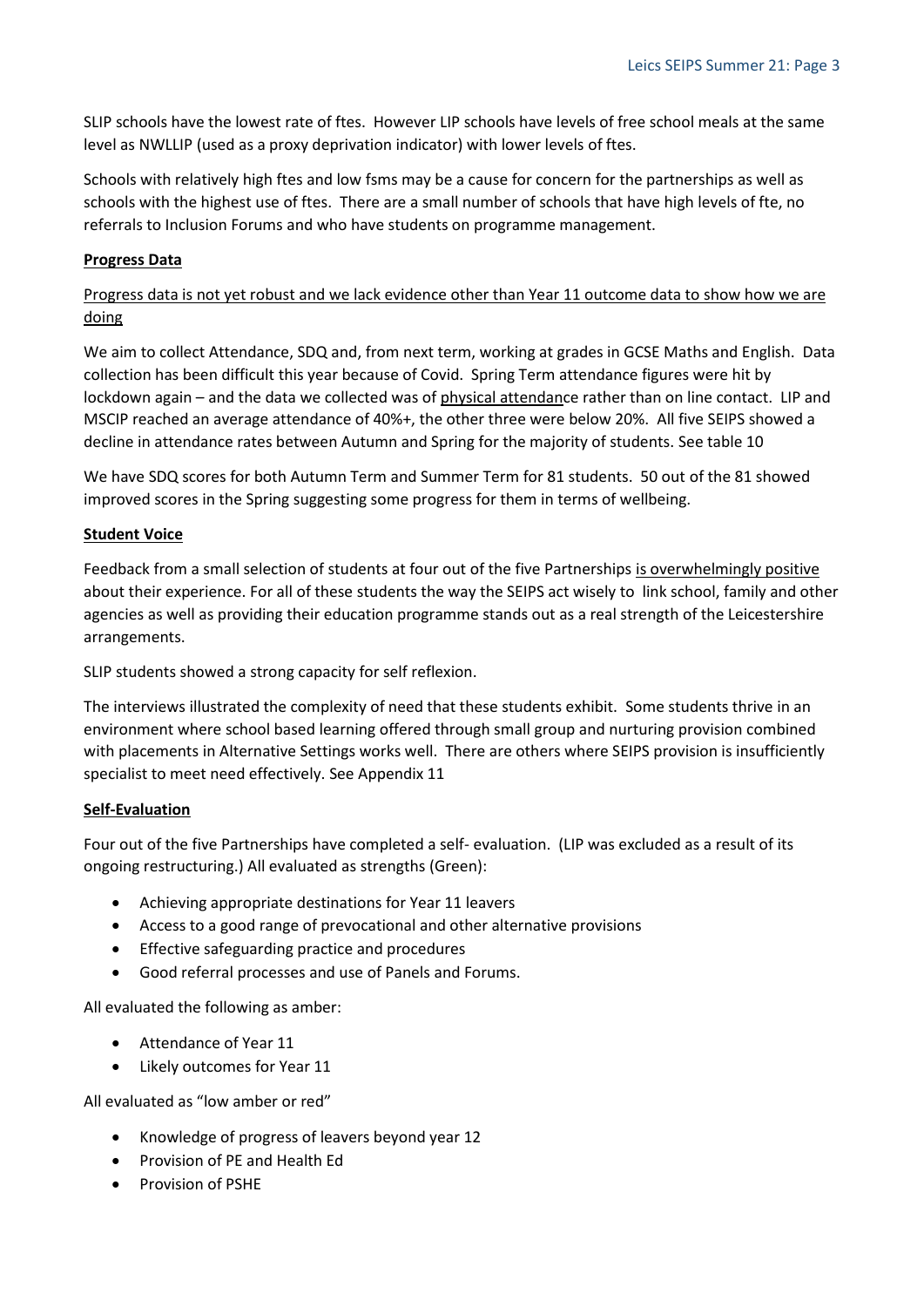• Including a wider range of GCSE's in the offer

And not emerging from the Self Evaluation Exercise as clearly as it should but evident from the challenge of collecting data form the SEIPS

• Effective assessment and tracking of the progress of students and its use to inform teaching and learning

Additional Reflection – views formed during discussion with the Co-ordinators

HBEP – the use of quotas for schools with the "reward" of a possible refund of some of the extra costs if the school exceeds its quota is a powerful incentive for schools to strengthen "in house" provision. HBEP manages its programmes really thoroughly, matching provision to need, monitoring students in provision systematically.

MSCIP – some of the practice in linking with outside agencies and organisations to enrich the curriculum and to secure good transition post 16 is exemplary. MSCIP is transitioning to a new way of working which hold out the promise of greater focus on assessing needs and of the goal of getting most back into mainstream school.

NWLLIP – The Co-ordinators proactively "case manages" students effectively, reaching out to families, schools and other agencies to support the stability that students are craving. The pastoral support for students is therefore very robust. The integration of Panel and Inclusion Forum is a strength and the requirement for schools to report back at subsequent meetings is a catalyst for school improvement.

SLIP – The Wigston Base gives really strong support to those students who attend. The positive ethos underpins mature behaviour and self- reflexion as well as securing student's reengagement in English and Maths.

See Appendix 13

#### **Finance**

The overall balance has declined by around £3000 since December but remains significantly greater than at the start of the school year.

LCC has asked for an average cost per student calculated on the LA Grant and a second calculation based on the total income for the SEIPS. A simple division of the grant by numbers of programme managed students gives an average cost of £17318. However the same calculation applied to individual partnerships gives a range from £12419 (LIP) to £26802 (SLIP).

Using the total income (figures for 19-20) rather than just grant funding does ensure that SEND funding as well as pupil based funding from schools is included. The average cost is then £25867. The range is from £16289 (NWLLIP) to £33404 (HBEP). A third calculation based on actual expenditure produces another range and an average figure of £22672. In all methods NWLLIP comes at or near the bottom in terms of cost per pupil. See Table 12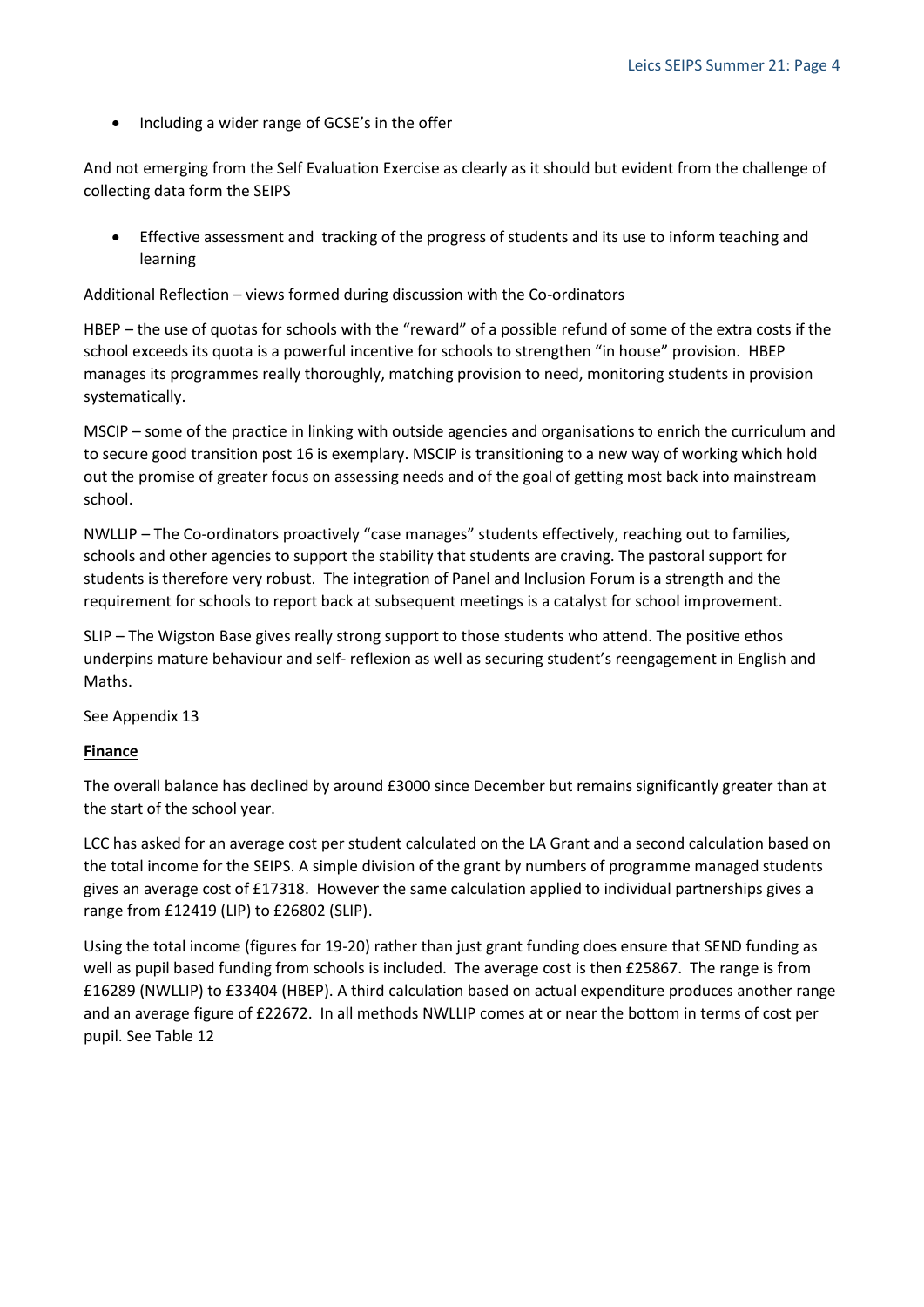| Total Number of Students in each SEIP |             |            |                |           |           |              |
|---------------------------------------|-------------|------------|----------------|-----------|-----------|--------------|
|                                       | <b>HBEP</b> | <b>LIP</b> | <b>MSCIP</b>   | <b>SL</b> | <b>NW</b> | <b>Total</b> |
| Year 11                               | 37          | 55         | 20             | 30        | 28        | 170          |
| Year 10                               | 36          | 53         | 29             | 42        | 14        | 174          |
| lYear 9                               | 34          | 42         | 29             | 28        | 10        | 143          |
| lYear 8                               | 9           | 16         | 19             | 14        | 9         | 67           |
| Year 7                                | 9           | 9          | $\overline{2}$ | 6         | 1         | 27           |
| Total active cases                    | 125         | 175        | 99             | 120       | 62        | 581          |
| <b>Total July 2015</b>                | 31          | 135        | 45             | 64        | 23        | 298          |
| <b>Total July 2016</b>                | 79          | 116        | 87             | 63        | 45        | 390          |
| <b>Total July 2017</b>                | 70          | 105        | 70             | 98        | 49        | 392          |
| <b>Total July 2018</b>                | 66          | 97         | 55             | 103       | 43        | 364          |
| Total Dec 2018                        | 65          | 59         | 40             | 73        | 39        | 276          |
| Total June 2019                       | 74          | 86         | 85             | 79        | 28        | 352          |
| <b>Total June 2020</b>                | 84          | 125        | 94             | 106       | 72        | 481          |
| <b>Total March 2021</b>               | 103         | 150        | 82             | 98        | 62        | 495          |
| Total July 2021                       | 125         | 175        | 99             | 120       | 62        | 581          |

## Table 2

| <b>Inclusion Forums</b>                |       |                              |                |                |            |                |     |              |                |             |     |                                                                                                                            |               |               |              |              |                 |     |
|----------------------------------------|-------|------------------------------|----------------|----------------|------------|----------------|-----|--------------|----------------|-------------|-----|----------------------------------------------------------------------------------------------------------------------------|---------------|---------------|--------------|--------------|-----------------|-----|
|                                        |       | <b>HBEP</b>                  |                |                | LIP        |                |     | <b>MSCIP</b> |                | <b>SLIP</b> |     |                                                                                                                            | <b>NWLLIP</b> |               |              | County       |                 |     |
|                                        | l Aut | Spr                          | Sum            | Aut            | <b>Spr</b> | Sum            | Aut | Spr          | $\mathsf{Sum}$ | $A$ ut      | Spr | Sum                                                                                                                        | Aut           | Spr           | Su           | Autr         | Spr             | Sum |
| Year 7 discussion                      |       | $\mathbf{0}$<br>--           | 3              |                |            |                |     |              |                |             | 5   | 5                                                                                                                          | $\Omega$      |               |              |              | 3               |     |
| Year 7 additional support offered      |       | 0<br>3                       | $\Omega$       |                |            |                |     | $\Omega$     |                | Ю           |     | $\Omega$                                                                                                                   | $\Omega$      |               |              |              | h               |     |
| Year 8 discussion                      |       | $\mathbf{0}$<br>$\mathbf{0}$ | $\Omega$       |                | $\Omega$   |                | 6   |              |                | $\sqrt{ }$  | 3   | 3                                                                                                                          | $\Omega$      | 5             | ю            | 10           | b.              |     |
| Year 8 additional support offered      |       | 31<br>$\overline{3}$         | $\Omega$       |                |            |                |     | $\Omega$     |                | $\sqrt{ }$  | 0   | $\Omega$                                                                                                                   |               |               |              |              | 5               |     |
| Year 9 discussion                      |       | 0                            | $\overline{ }$ | $\sim$         | $\Omega$   | 3              | 0   | $\Omega$     |                | $\epsilon$  |     |                                                                                                                            | $\Omega$      | $\Omega$      | $\sim$       |              |                 |     |
| Year 9 additional support offered      |       | 0ì<br>$2^{\frac{1}{2}}$      |                |                | 5          | $\overline{2}$ |     | $\Omega$     |                | $\sqrt{ }$  |     | $\Omega$                                                                                                                   |               | $\mathcal{P}$ | $\sim$       |              | 9               |     |
| Year 10 discussion                     |       | Ωĺ<br>$\Omega$               |                |                |            |                |     | $\Omega$     |                | c           | 5   | $5\overline{5}$                                                                                                            | $\Omega$      |               |              |              |                 | 15  |
| Year 10 additional support offered     |       | 3                            |                | $\Omega$       | c          |                |     | $\Omega$     |                |             |     | $\Omega$                                                                                                                   |               | $\Omega$      |              |              |                 |     |
| Year 11 discussion                     |       | $\Omega$<br>$\Omega$         | $\Omega$       | $\Omega$       | $\Omega$   |                |     | $\Omega$     |                |             |     |                                                                                                                            | $\Omega$      | 3             | $\sim$<br>-3 | <sup>n</sup> | $\sqrt{2}$<br>м |     |
| Year 11 additional support offered     |       | ۵ŝ                           | $\Omega$       | $\overline{ }$ |            |                |     | $\Omega$     |                |             |     | $\Omega$<br>and the state of the state of the state of the state of the state of the state of the state of the state of th |               |               |              |              | $\sqrt{2}$      |     |
| <b>Totals</b>                          |       |                              | 8              | $\Omega$       | 23         | 23             |     |              |                |             | 15  | 15<br><b>CARD OF</b>                                                                                                       |               | 14            | 14           | 8            | 67              | 64  |
| <b>Total Referrals with AS</b>         |       | 11<br>43                     | $\overline{ }$ | 5              | 12         | $\mathbf c$    |     | $\Omega$     |                |             |     | $\Omega$                                                                                                                   | 4             | з             | з            | 21           | 30 <sup>°</sup> | 14  |
| <b>Total Referrals so far in 20-21</b> |       |                              | 23             |                |            | 46             |     |              | R              |             |     | 30                                                                                                                         |               |               | 32           |              |                 | 139 |

## Table 3

| Referral Categories since Sept 1st 2020 |  |             |    |     |    |    |    |          |              |              |    |    |    |    |             |              |    |     |                                                                                                                                                 |                     |     |     |
|-----------------------------------------|--|-------------|----|-----|----|----|----|----------|--------------|--------------|----|----|----|----|-------------|--------------|----|-----|-------------------------------------------------------------------------------------------------------------------------------------------------|---------------------|-----|-----|
|                                         |  |             |    |     |    |    |    |          |              |              |    |    |    |    |             |              |    |     | aut 20 sp21 sum21 total aut 20 sp21 sum21 total aut 20 sp21 sum21 total aut 20 sp21 sum21 total aut 20 s921 sum21 total aut 20 sp21 sum21 total |                     |     |     |
|                                         |  | <b>HBEP</b> |    | LIP |    |    |    |          | <b>MSCIP</b> |              |    | SL |    |    |             | <b>NWLIP</b> |    |     |                                                                                                                                                 | <b>COUNTY TOTAL</b> |     |     |
| Attendance                              |  |             |    |     | 13 | 24 |    |          |              |              |    |    |    |    |             |              |    |     |                                                                                                                                                 | 14                  | 20  | 37  |
| <b>SEMH</b>                             |  | 12          | 28 | 17  |    | 62 | 18 |          | 17           | $\mathbf{a}$ | 22 | 19 | 25 | 66 | $\mathbf b$ |              | 17 | 40. | 67                                                                                                                                              | 58                  | 82  | 207 |
| One off                                 |  |             |    |     |    |    |    |          |              |              |    |    |    |    |             |              |    |     |                                                                                                                                                 |                     |     | 17  |
| No category                             |  |             |    |     |    |    |    |          |              |              |    |    |    |    |             |              |    |     |                                                                                                                                                 | Δ                   | 10  | 17  |
| Total new referrals to date in 20-21    |  | 16          | 34 | 31  | 34 | 99 | 18 | $\alpha$ | 22           |              | 22 | 24 | 33 |    |             |              | つつ |     |                                                                                                                                                 | 85                  | 119 | 278 |

## Table 4

| <b>KS3 Programme Managed Students</b>  |             |            |              |           |           |              |
|----------------------------------------|-------------|------------|--------------|-----------|-----------|--------------|
|                                        | <b>HBEP</b> | <b>LIP</b> | <b>MSCIP</b> | <b>SL</b> | <b>NW</b> | <b>Total</b> |
| <b>Totals</b>                          | O           | ጸ          |              |           | ҕ         | 34           |
| How many are full time with P'ship     |             | 5          |              |           |           | 20           |
| How many are CMN                       |             |            |              |           |           |              |
| fte of hours in school for pt students | $\Omega$ 4  |            | 0.32         |           | 15        | 222          |
| Adjusted total for comparison          | 8.6         | я          | ճ 5          |           | 35        |              |
| ∠24hrs                                 |             |            |              |           |           |              |
| With EHCP/Formal assessment/Top U      |             | ◠          |              |           |           |              |
| Fully funded by SENA                   | ◠           |            |              |           |           |              |
| Percentage of total school pop         | 0.10        | 0.13       | 0.12         | 0.05      | 0.11      |              |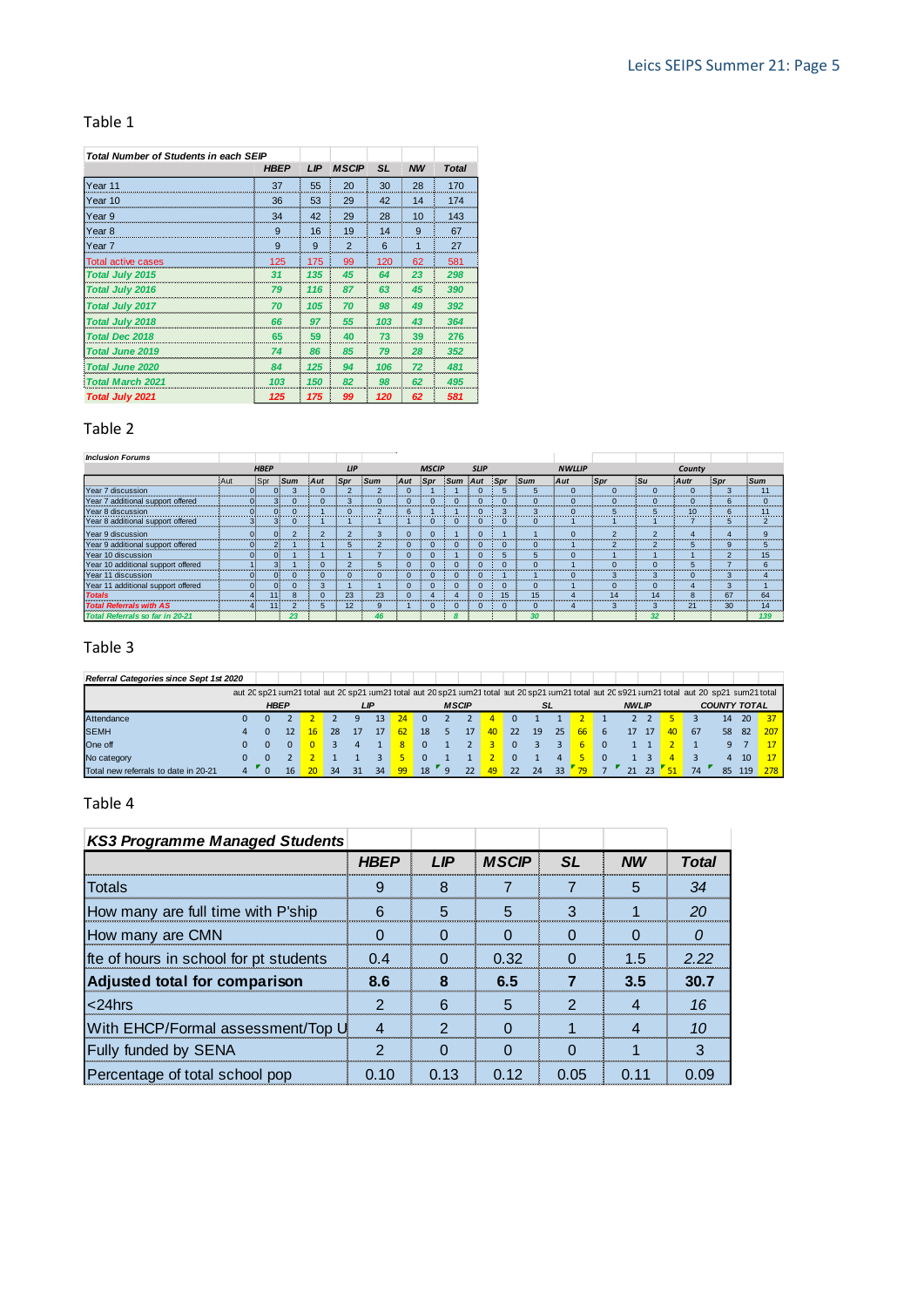| <b>KS4 Programme Managed Students</b>   |             |            |              |           |           |              |
|-----------------------------------------|-------------|------------|--------------|-----------|-----------|--------------|
|                                         | <b>HBEP</b> | <b>LIP</b> | <b>MSCIP</b> | <b>SL</b> | <b>NW</b> | <b>Total</b> |
| Totals                                  | 19          | 30         | 18           | 29        | 15        | 110          |
| How many are full time with P'ship?     | 14          | 27         | 15           | 24        | 10        | 90           |
| How many are CMN                        | $\Omega$    | $\Omega$   | $\Omega$     | O         | $\Omega$  | $\Omega$     |
| Ifte of hours in school for pt students | 2 17        | $\Omega$   | 1.44         | $\Omega$  | 124       | 4.85         |
| <b>Adjusted total for comparison</b>    | 16.83       | 30         | 17.6         | 29        | 13.76     | 109.2        |
| $<$ 24 $h$ rs                           |             | 9          | 16           |           | 9         | 49           |
| Current Yr 10                           |             | 13         |              | 14        | ิค        | 46           |
| With EHCP/Formal assessment/Top U       | 4           | 12         | 5            | 7         | ∩         | 32           |
| <b>Fully funded by SENA</b>             | ∩           | 5          |              |           | 3         | 10           |
| Percentage of total school pop          | 0.21        | 0.47       | 0.12         | 0.21      | 0.34      | 0.27         |
| Percentage of KS3 & KS4                 | 0.31        | 0.60       | 0.43         | 0.26      | 0.45      | 0.36         |

Table 6

# *M S PM Students receiving additional funding from SENA*

|                                | HRFP | <b>CIP</b> |  | ัดtal |
|--------------------------------|------|------------|--|-------|
| PM KS3 receiving Top Up        |      |            |  |       |
| <b>PM KS4 Receiving Top Up</b> |      |            |  |       |
| PM EHCP £25.5k+                |      |            |  |       |

Table 7

| Programme Managed Students split between in house and AP |             |       |              |       |           |              |  |  |  |  |  |
|----------------------------------------------------------|-------------|-------|--------------|-------|-----------|--------------|--|--|--|--|--|
|                                                          | <b>HBEP</b> | LIP   | <b>MSCIP</b> | ¦SL   | <b>NW</b> | <b>Total</b> |  |  |  |  |  |
| INo of PM students                                       | 25          | 38    | 24           | 36    | 17        | 140          |  |  |  |  |  |
| Total hours/week purchased                               | 552.3       | 245.0 | 456.0        | 525.0 | 352.5     | 2130.8       |  |  |  |  |  |
| Average hours/week*                                      | 21.7        | 6.4   | 17.3         | 14.6  | 20.4      | 15.2         |  |  |  |  |  |
| Total hours by directly employed staff                   | 59.0        | 570.0 | 115.0        | 230.0 | 0.0       | 974.0        |  |  |  |  |  |
| Av hours/per week by d.e.s                               | 2.3         | 15.0  | 4.4          | 6.4   | 0.0       | 6.9          |  |  |  |  |  |
| Average hours/week Dec 18                                | 17.4        | 4.2   | 16.3         | 9.2   | 16.3      | 11.1         |  |  |  |  |  |
| Average hours/week March 19                              | 16.5        | 5.9   | 16.2         | 9.3   | 16.6      | 11.9         |  |  |  |  |  |
| Average hours/week June 19                               | 18.3        | 6.5   | 9.3          | 9.3   | 16.8      | 10.7         |  |  |  |  |  |
| Average Hours/week Nov 19                                | 16.7        | 6.5   | 12.7         | 11.1  | 20.0      | 12.8         |  |  |  |  |  |
| Average Hours/week March 20                              | 18.4        | 7.1   | 12.3         | 13.1  | 21.9      | 13.6         |  |  |  |  |  |
| Average Hours/week Dec 20                                | 20.4        | 7.1   | 16.3         | 15.9  | 22.6      | 13.6         |  |  |  |  |  |
| Average Hours/weekMarch 21                               | 20.3        | 6.4   | 17.3         | 14.4  | 20.5      | 13.6         |  |  |  |  |  |
| A verage Hours/week June 2021                            | 21.7        | 6.4   | 21.7         | 14.6  | 20.4      | 15.2         |  |  |  |  |  |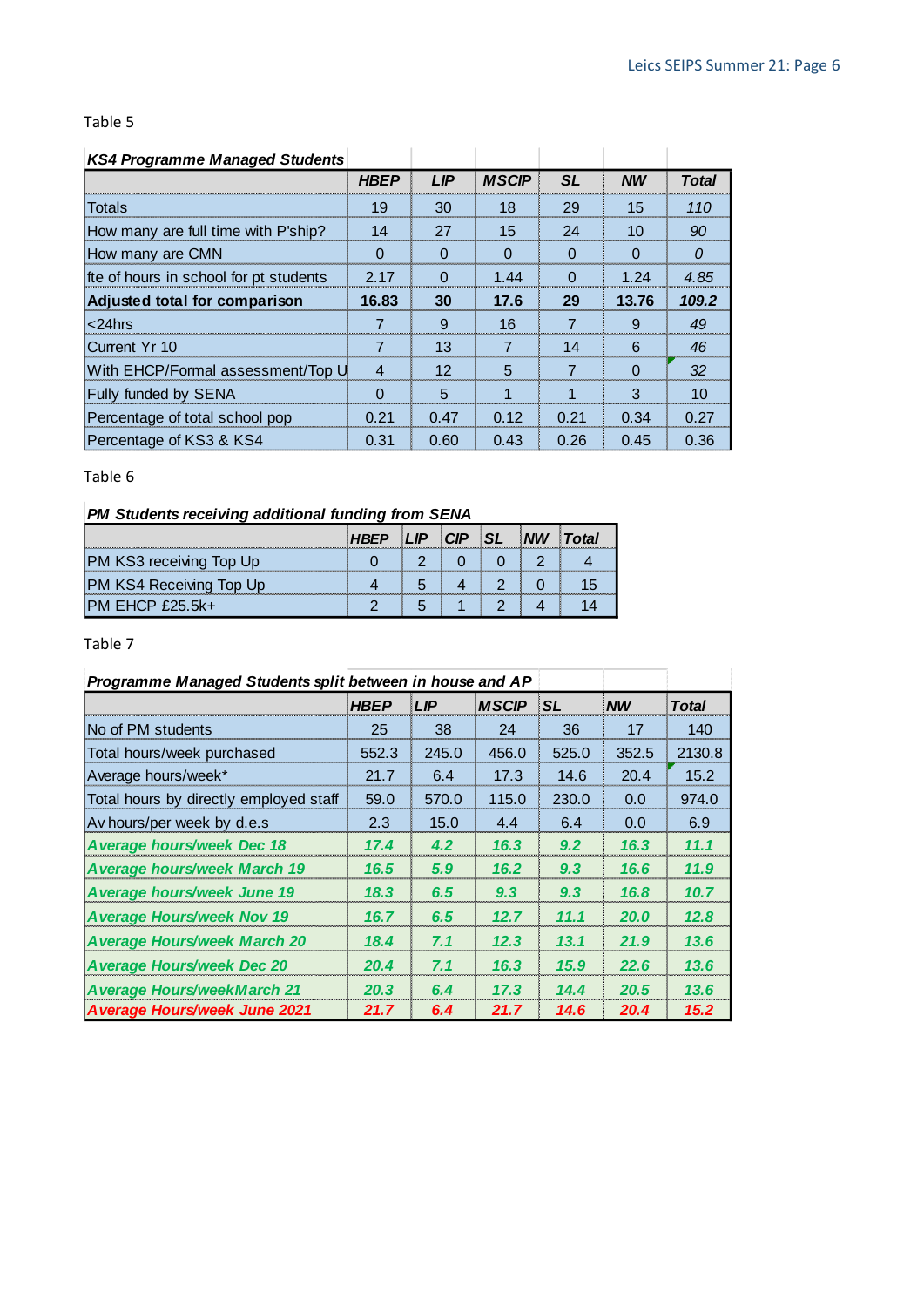| LAC who are Programme Managed |             |                              |     |                                    |   |                                      |           |                              |           |                              |              |
|-------------------------------|-------------|------------------------------|-----|------------------------------------|---|--------------------------------------|-----------|------------------------------|-----------|------------------------------|--------------|
|                               | <b>HBEP</b> | of which<br>out of<br>county | LIP | of which MSCIP<br>out of<br>county |   | of which $\vert$<br>out of<br>county | <b>SL</b> | of which<br>out of<br>county | <b>NW</b> | of which<br>out of<br>county | <b>Total</b> |
| On register                   |             |                              |     | 0                                  | 9 | ∍                                    |           |                              |           |                              | 31           |
| KS3 PM                        |             |                              |     |                                    |   |                                      | ∩         |                              |           | $\Omega$                     |              |
| KS4 PM                        |             |                              |     |                                    | 5 |                                      |           |                              |           |                              | 15           |
| Total                         |             |                              |     |                                    | 5 |                                      |           |                              |           |                              | 16           |

#### Graph 9



The school based data will be made available to the Co-ordinators

#### Table 10

| Attendance Averages % |             |     |              |               |             |
|-----------------------|-------------|-----|--------------|---------------|-------------|
|                       | <b>HBEP</b> | LIP | <b>MSCIP</b> | <b>NWLLIP</b> | <b>SLIP</b> |
|                       |             |     |              |               |             |
| Spring 21             | 19          | 48  | Δ1           | 13            | 15          |

#### Appendix 11

### **Student Voice**

#### Student Z

I met Z at the SLIP Wigston Centre. He is a Year 11 boy who lost his school place in Year 9 and has been educated by SLIP. His views about SLIP were entirely positive. He showed his English work off with pride. His special needs include difficulty with writing – and this had clearly been a major source of difficulty at his mainstream school. At SLIP he has completed GCSE – has managed to write a fair amount. Where he was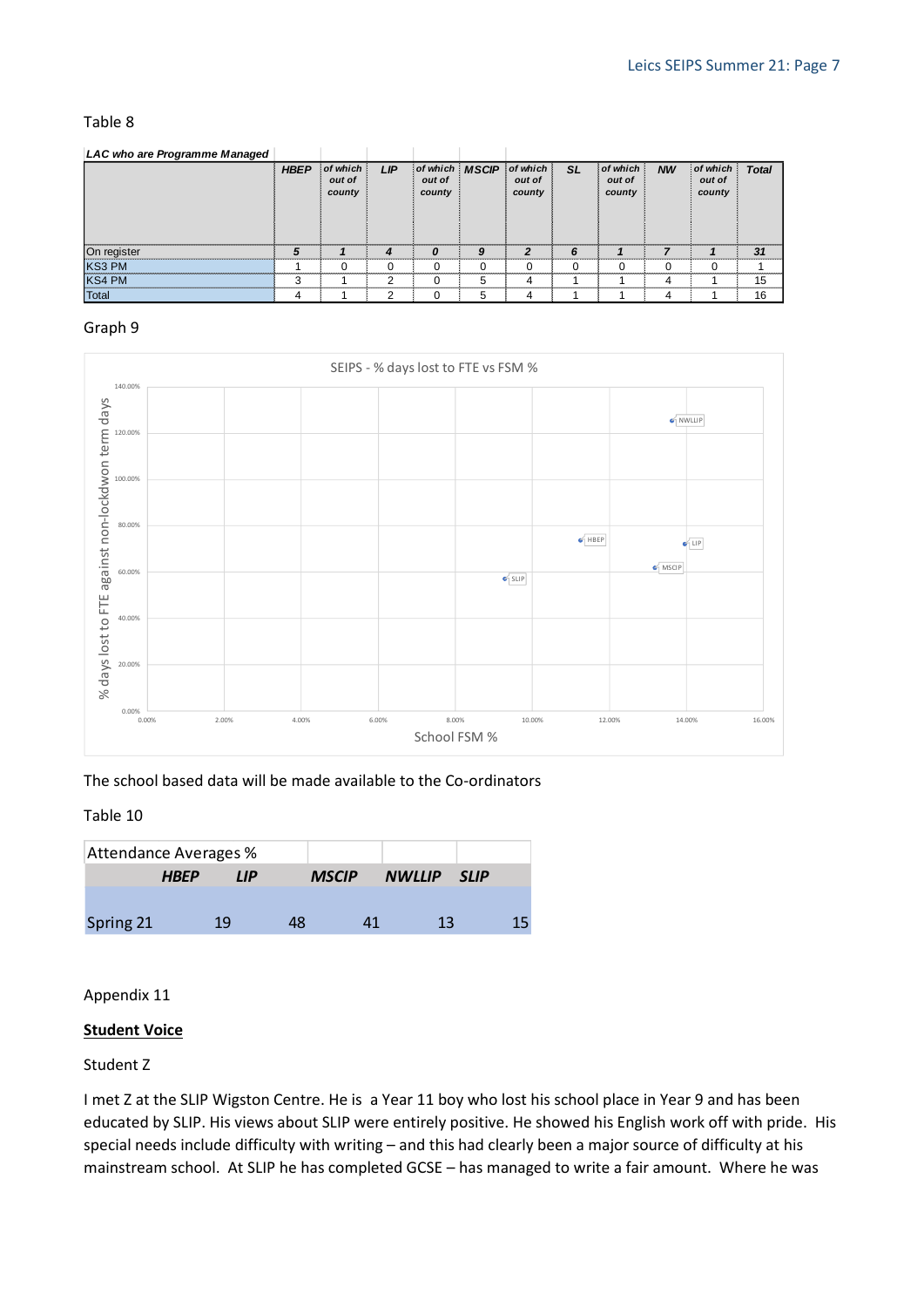enabled to use a scribe his writing was sophisticated and rich. Z had additional provision at Gaz's Autos and clearly enjoyed that. He valued the fact that he had been given a more flexible timetable there – he recognised his own difficulties in sustaining concentration for too long. Z is very self-reflective, reasonably self aware and confident. He actively acknowledged that the team at the Wigston Centre had been important in helping him in his personal development. Z has a college place for next term that he looks forward to – but with some anxiety about the length of the working day.

#### Student K

K is a year 11 boy who attends Wigston for four days a week. He described himself as having ADHD. He was effusive in his praise for the staff – openly admitting that he had been a challenge when he first arrived. He felt that the blend of firmness (which included some fixed term exclusions from SLIP) with the patience and persistence of the staff had helped him. He felt that staff had helped him learn how to manage his own behaviour. K's progress was disrupted by a spell in London with his father but he felt the staff had really pushed him on his return. K had enjoyed a day of fishing on Wednesdays as part of his programme and saw it as contributing to developing a calmer persona! K said that the way the days were structured at Wigston helped him and that the chance to have a break between lessons was really helpful. Both boys felt the downside of the provision was the lack of space for PE and a kick about.

#### Student C

C is a Year 10 girl – currently the only girl attending Wigston. She had been at a City School. She described her behaviour there as disruptive but, in common with most others I spoke to felt that the school had not done enough to understand her needs. She was a little confused about why she was on roll at a school she had never attended – but not troubled by this. C had a confident understanding of the boys she works alongside – and was not unhappy to be the only girl. This is perhaps a reflection of her sense of being a "person apart" and she described her ambition as living in the country with her dogs and other animals. She enjoys the curriculum at Wigston, feels that the small group size really benefits her and that there are good fair rules that keep her safe. She enjoys her placement at Invent.

#### Student K(2)

K is a Year 10 student attending the MSCIP base at Roundhill. He had arrived in Year 8 after a managed move from one MSCIP school to another had broken down. Although K was diffident in conversation he was able to describe his own behaviours that had led to his placement with MSCIP. He also talked about his struggle with English, his strong dislike of reading and his reluctance to write. Nevertheless there was evidence in his English book of sustained writing. He saw his attendance at Triple Skills AP as the highlight of his week – he attends two days. He was proud that he never missed a day – and had attended during lock down. He discussed his hopes for the future – he hoped for a sporting career -perhaps in boxing. He was not enthusiastic about his time in the Wreake Valley MSCIP base but he does attend and engage in the work. Discussion with staff reinforced the impression of a young man who is developing self awareness and resilience. K has an EHCP and MSCIP receive a small amount of additional funding as a result.

#### Student A

A had entered MSCIP after a managed move from one school to another and is now in Year 10. She is not able to sustain a full timetable and does not always join in lessons – needing one to one support. She joined in the conversation nervously and was supported by a member of staff in doing so. She was not yet able to reflect on the provision she was experiencing but clearly has developed some good bonds with staff – which represent a significant step forward for her. The level of support that she needs to access the curriculum suggests that she may need more specialist provision.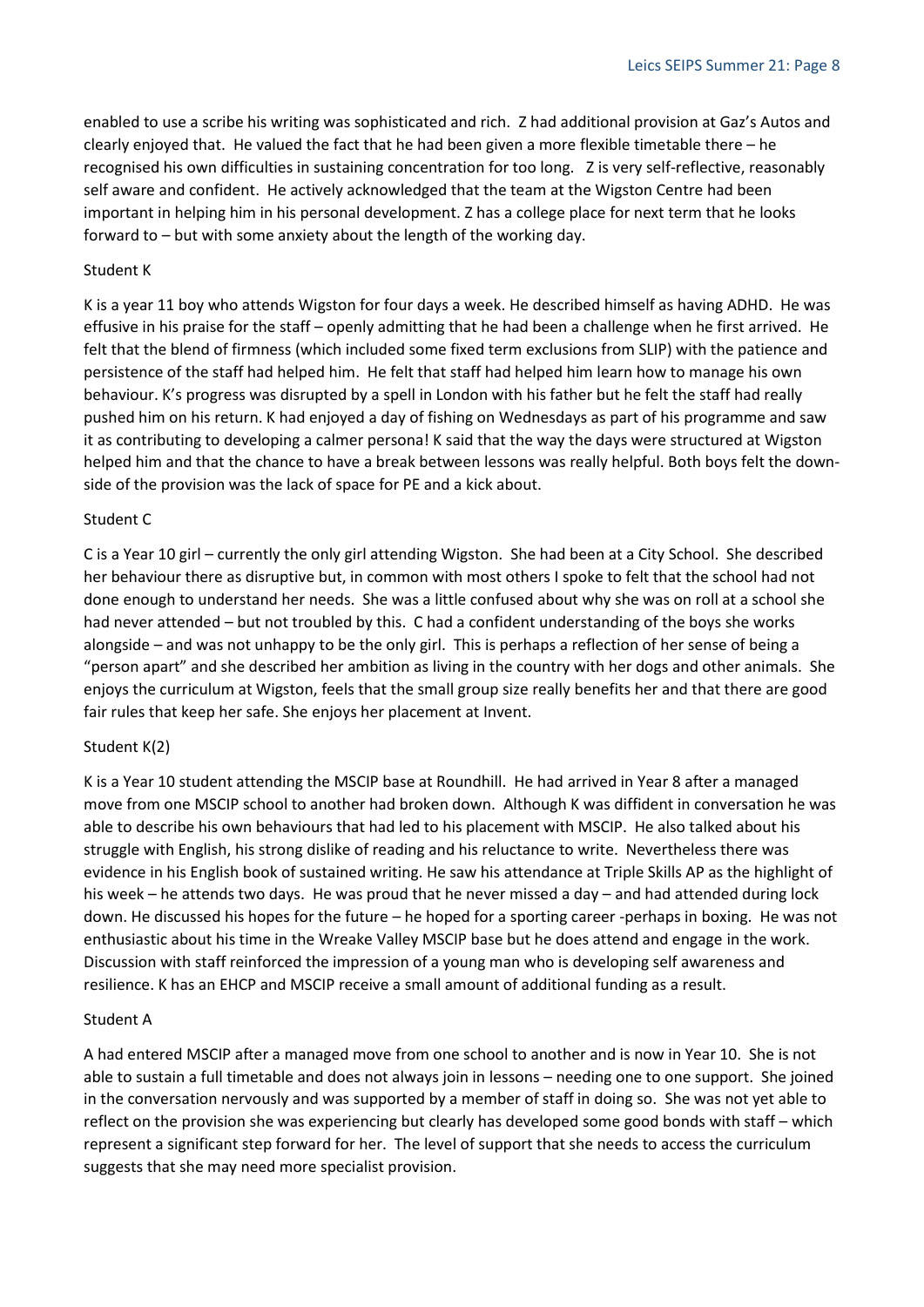#### Student J

J has been programme managed by NWLLIP since Year 8. He describes himself as "naughty" and felt that his previous school had done all that it could to support him. A senior member of staff from the school called in during the interview to congratulate him on his achievements at his AP which clearly delighted J. He was not able to be very self reflective in conversation but his interaction with staff showed emerging maturity and resilience. J's family circumstances had added to his difficulties during his secondary school years and at times had led to very high risk behaviours. He was able to describe a change of living circumstances as being a major factor in turning around his behaviour and attitude that had led to him being awarded "most improved student" at one of his APs. He is proud of his bricklaying skills and hopes to do some building work over the summer and then either take up a Construction Course at Stephenson College or starting an apprenticeship. Further discussion with the Co-ordinator and J's mother showed how much time and energy had come from the Partnership in supporting J with his family and helping him navigate through the succession of challenges he had faced.

#### Student JB

Unfortunately JB was unwell so missed the conversation. His journey at NWLLIP is illustrative. JB came close to a permanent exclusion as a result of a serious fight at school – but this was rescinded on his transfer to the Partnership. JB's family faced many serious challenges from the mental illness of a parent, SEND status of siblings and terminal illness of a parent. He has attended all provison well, including engaging on line during lock down and will emerge with Level 2 funcvtional skills in Maths and English as well as some GCSEs. He has aplace at Spephenson College but may take up an apprenticeship.

#### Student M

Student M arrived from Bermuda in his Year 9 attended a City school until his placement broke down, moved onto Redmoor's roll and into HBEP five months ago. A previous checkered history of schoolling, the emotional circumstances of his move from his mother's home to his Dad in Leicestershire and the straightened living conditions he now experiences explain his failure to thrive in mainstream. He clearly enjoys his two days a week at HBEP's home base at Glenfield and values the contact and support he gets from the adults there. He is proud of his attendnance record – missing only one non lock down day. He was less enthusiatic about his other placements – (vehicle mechanics, boxing and cooking). In part this may reflect an underlying worry he has about being pulled into gang life. As a young Year 10 he is not as self refelctive as some in this sample but the way he describes his concerns shows that with the nurturing support of staff at HBEP he is beginning to develop the resillience he will need for his post 16 journey. He responds to the HBEP staff warmly and celarl;y appreciates the way they look after him – whioch, as he pointed out, includes keeping him fed.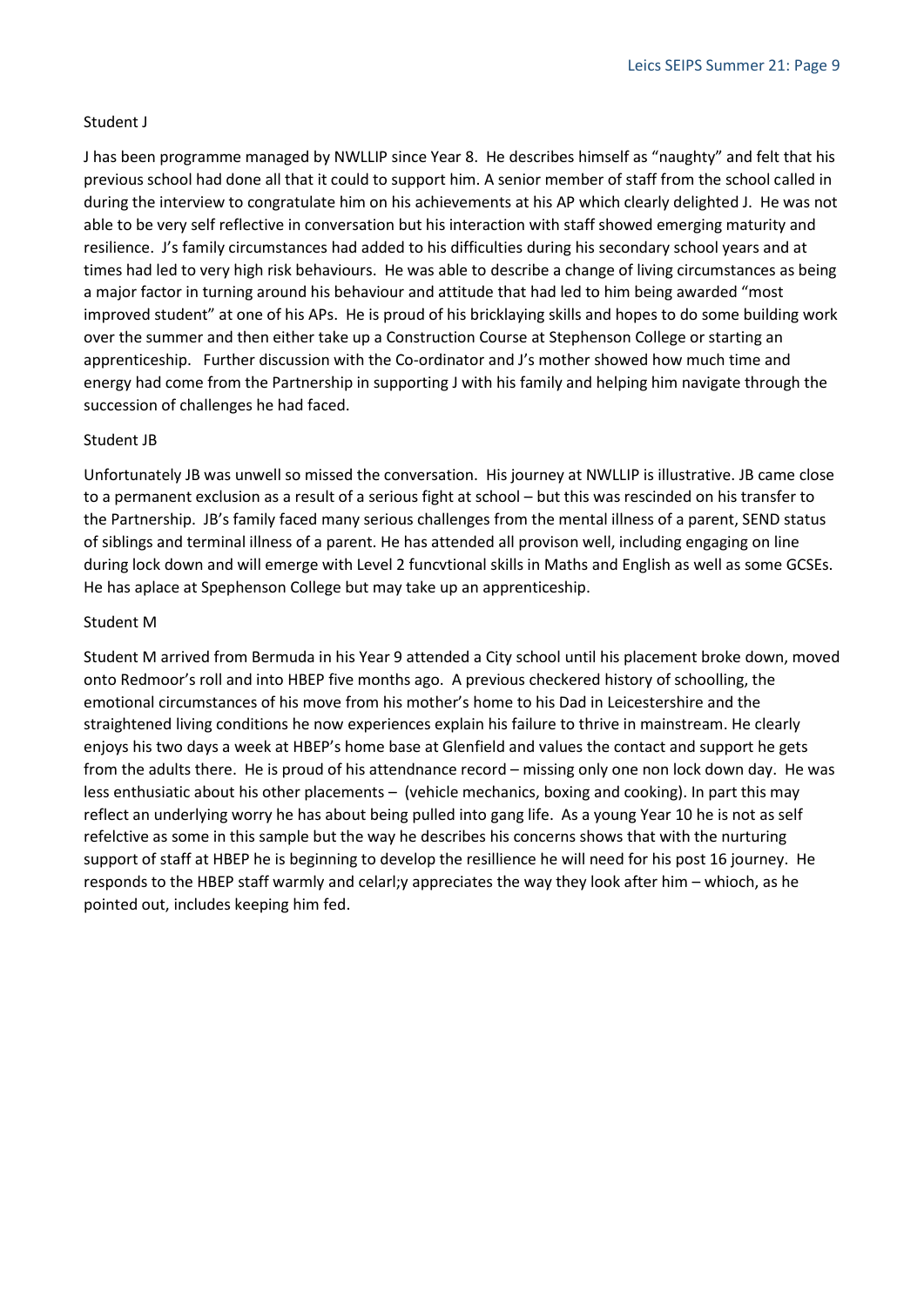| <b>AUTUMN TERM 20</b>            | <b>HBEP</b> |        | LIP        |        | <b>MSCIP</b> |              | <b>NWLLIP</b> |           | <b>SLIP</b> |        | County         |              |
|----------------------------------|-------------|--------|------------|--------|--------------|--------------|---------------|-----------|-------------|--------|----------------|--------------|
| <b>Balance brought forward</b>   |             | 237691 |            | 175656 |              | 62909        |               | 187504    |             | 318862 |                | 982622       |
|                                  |             |        |            |        |              |              |               |           |             |        |                |              |
| Income from LA                   | 172487      |        | 161645     |        | 120440       |              | 106509        |           | 257037      |        | 818118         |              |
| Income from LA (LIP pilot)       |             |        | 36665      |        |              |              | $\mathbf 0$   |           | $\Omega$    |        | 36665          |              |
| Income from Schools              | 65072       |        | 77,201     |        | 115526       |              | 973           |           | 62941       |        | 321713         |              |
| Other Income                     | 59724       |        | 108137     |        |              |              | 99463         |           |             |        | 267324         |              |
|                                  |             |        |            |        |              |              |               |           |             |        | $\overline{0}$ |              |
| <b>Total Income</b>              |             | 297283 |            | 383648 |              | 235966       |               | 206945    |             | 319978 |                | 0 1443820    |
|                                  |             |        |            |        |              |              |               |           |             |        |                |              |
| Directly employed staff salaries | 57993       |        | 181685     |        | 50873        |              | 29868         |           | 158666      |        | 479085         |              |
| Other staffing costs             | 1160        |        | 2756       |        | 10416        |              | 31160         |           | 5616        |        | 51108          |              |
| Premises and office              | 5536        |        | 45041      |        | 965          |              | 1973          |           | 50000       |        | 103515         |              |
| Payments to schools "Tier 3"     |             |        | 280        |        |              |              | $\mathbf 0$   |           |             |        | 280            |              |
| Payments to schools              |             |        | 1520       |        |              |              | $\Omega$      |           |             |        | 1520           |              |
| Purchase of provision            | 88221       |        | 31967      |        | 70874        |              | 66737         |           | 99486       |        | 357285         |              |
| Transport                        | 20638       |        | 3536       |        | 30440        |              | 17730         |           | 2765        |        | 75109          |              |
| Other                            | 38680       |        | 12224      |        | 1124         |              | $\mathbf 0$   |           | 17461       |        | 69489          |              |
|                                  |             |        |            |        |              |              | $\mathbf 0$   |           |             |        |                |              |
| <b>Total Expenditure</b>         |             | 212228 |            | 279009 |              | 164692       |               | 147468    |             | 333994 |                | 1137391      |
|                                  |             |        |            |        |              |              |               |           |             |        |                |              |
| <b>Balance at end of period</b>  |             | 322746 |            | 280295 |              | 134183       |               | 246981    |             | 304846 |                | 1289051      |
| Balance as % of LA Grant         |             |        |            |        |              |              |               |           |             |        |                |              |
| <b>SPRING TERM 21</b>            | <b>HBEP</b> |        | <b>LIP</b> | ЦP     | <b>MSCIP</b> | <b>MSCIP</b> | <b>NW</b>     | <b>NW</b> | <b>SL</b>   | SL.    | <b>TOTAL</b>   | <b>TOTAL</b> |
| <b>Balance brought forward</b>   |             | 322746 |            | 280295 |              | 134183       |               | 246981    |             | 304846 |                | 1289051      |
|                                  |             |        |            |        |              |              |               |           |             |        |                |              |
| Income from LA                   | 131154      |        | 111151     |        | 91578        |              | 80987         |           | 176713      |        | 591583         |              |
| Income from LA (LIP pilot)       |             |        | 36665      |        |              |              |               |           |             |        | 36665          |              |
| Income from Schools              | 39513       |        | 39651      |        | 114690       |              | 15544         |           | 50232       |        | 259630         |              |
| Other Income                     |             |        | 9965       |        | 1080         |              |               |           |             |        | 11045          |              |
|                                  |             |        |            |        |              |              |               |           |             |        |                |              |
| <b>Total Income</b>              |             | 170667 |            | 197432 |              | 207348       |               | 96531     |             | 226945 |                | 898923       |
|                                  |             |        |            |        |              |              |               |           |             |        |                |              |
| Directly employed staff salaries | 71518       |        | 124505     |        | 37197        |              | 29489         |           | 118980      |        | 381689         |              |
| Other staffing costs             | 1192        |        | 14065      |        | 17847        |              | 5942          |           |             |        | 39046          |              |
| Premises and office              | 8351        |        | 15589      |        | 20277        |              | 3220          |           | 4750        |        | 52187          |              |
| Payments to schools "Tier 3"     |             |        | 3215       |        |              |              |               |           |             |        | 3215           |              |
| Payments to schools              |             |        | $\Omega$   |        |              |              |               |           |             |        | $\overline{0}$ |              |
| Purchase of provision            | 84297       |        | 31276      |        | 73969        |              | 69718         |           | 65657       |        | 324917         |              |
| Transport                        | 9663        |        | 7354       |        | 23359        |              | 14042         |           | 1998        |        | 56416          |              |
| Other                            | 41693       |        | 23146      |        | 609          |              |               |           | 11233       |        | 76681          |              |
|                                  |             |        |            |        |              |              |               |           |             |        |                |              |
| <b>Total Expenditure</b>         |             | 216714 |            | 219150 |              | 173258       |               | 122411    |             | 202618 |                | 934151       |
|                                  |             |        |            |        |              |              |               |           |             |        |                |              |
| <b>Balance at end of period</b>  |             | 276699 |            | 258577 |              | 168273       |               | 221101    |             | 329173 |                | 1253823      |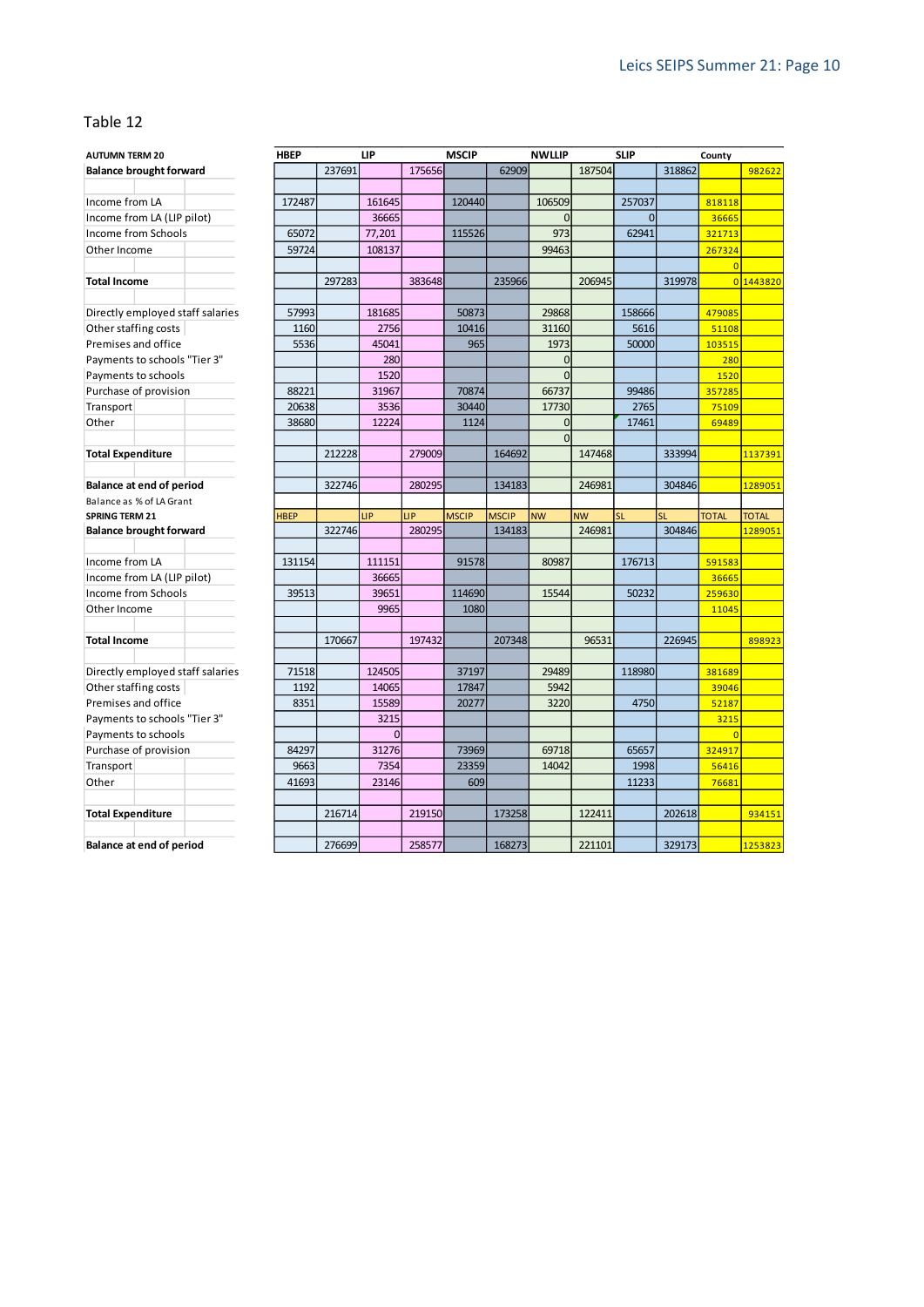#### Appendix 13

# **County**



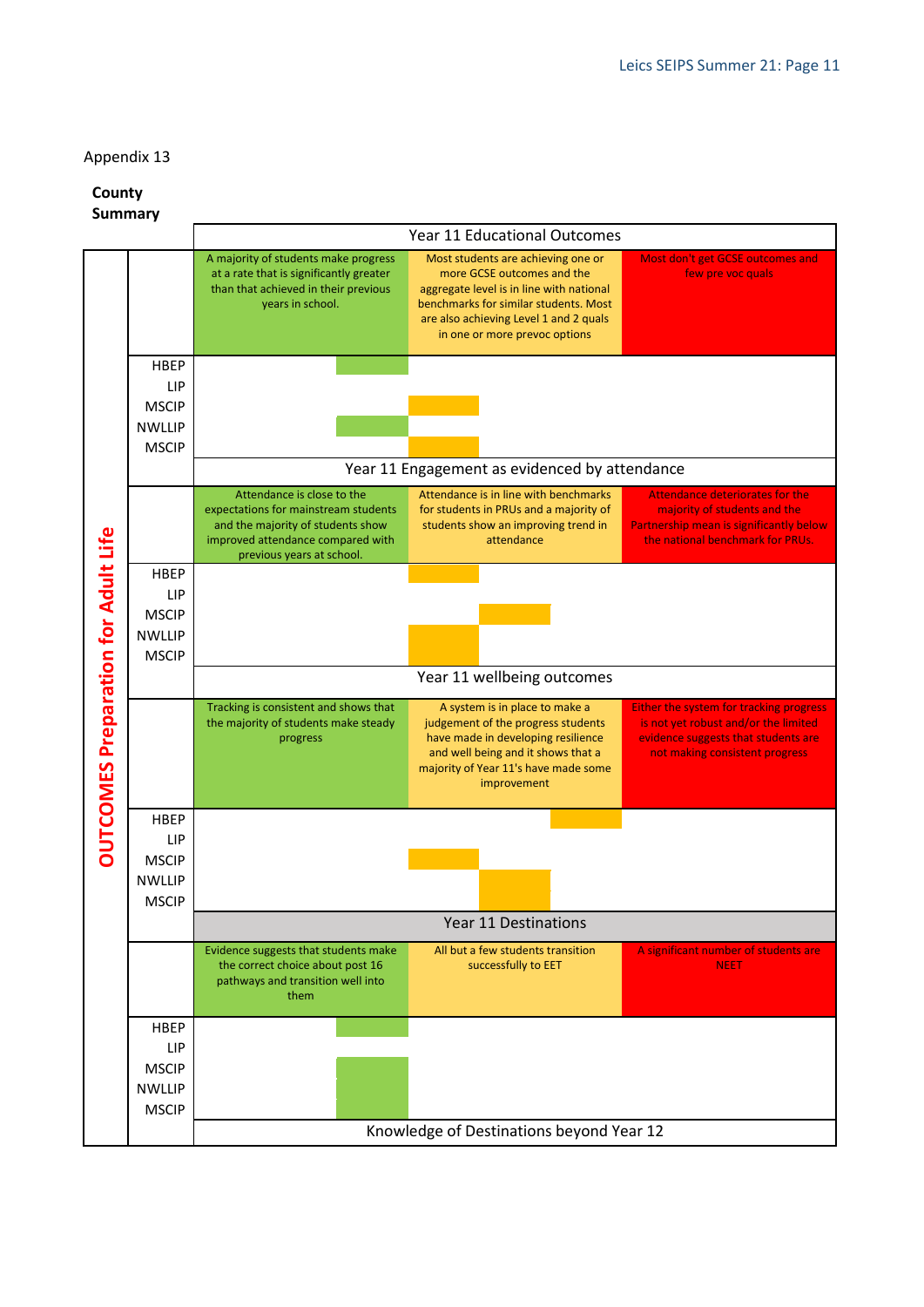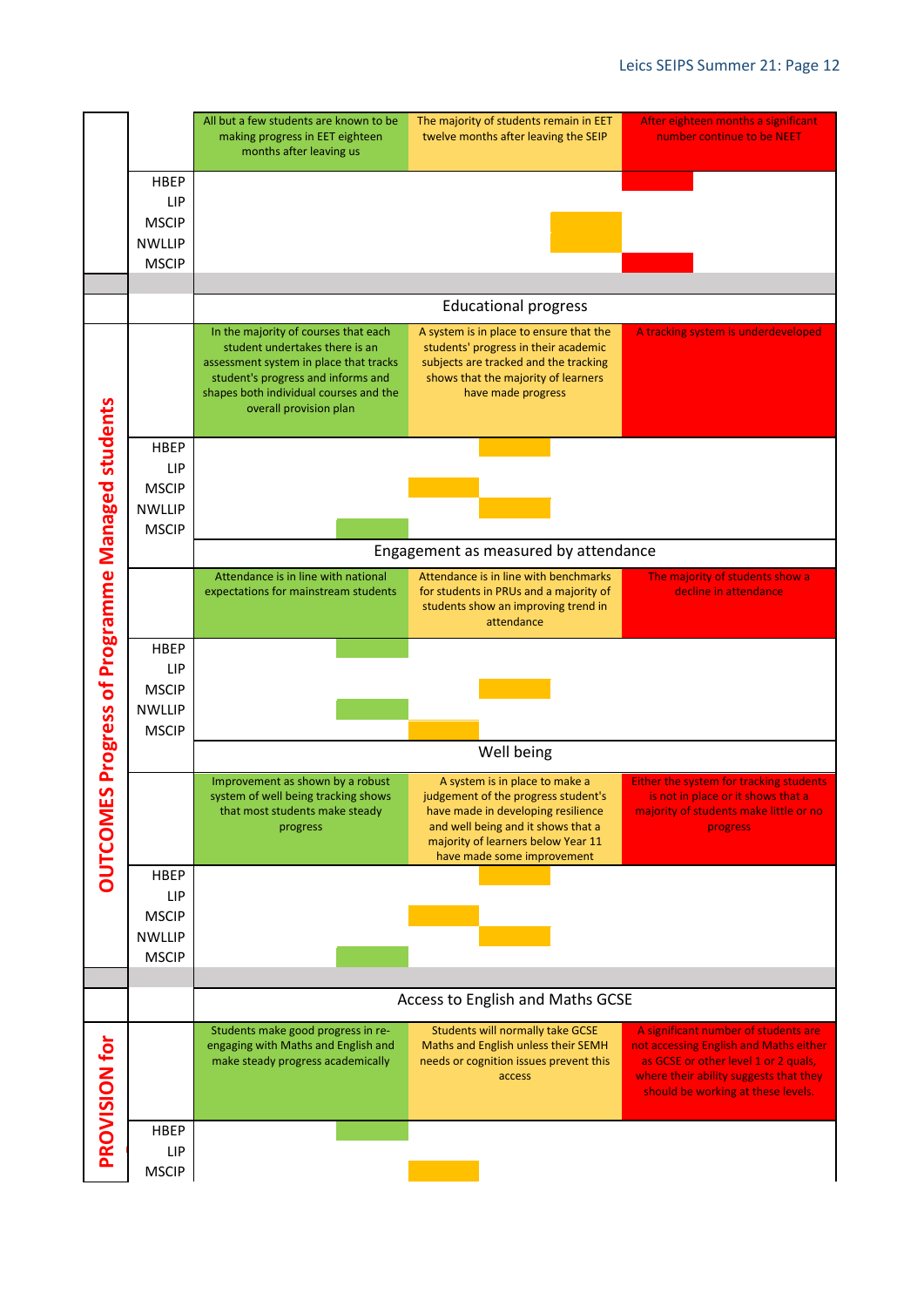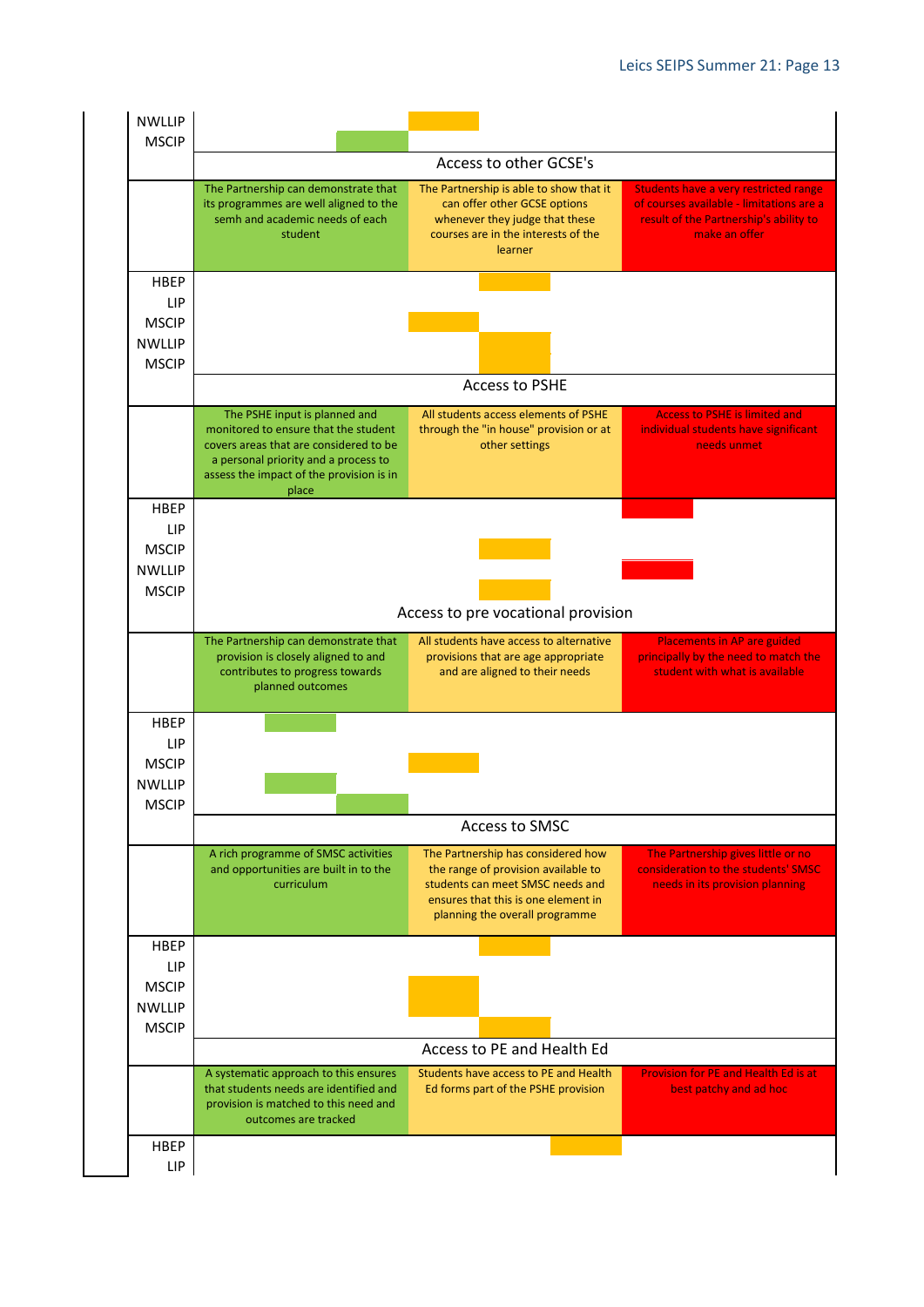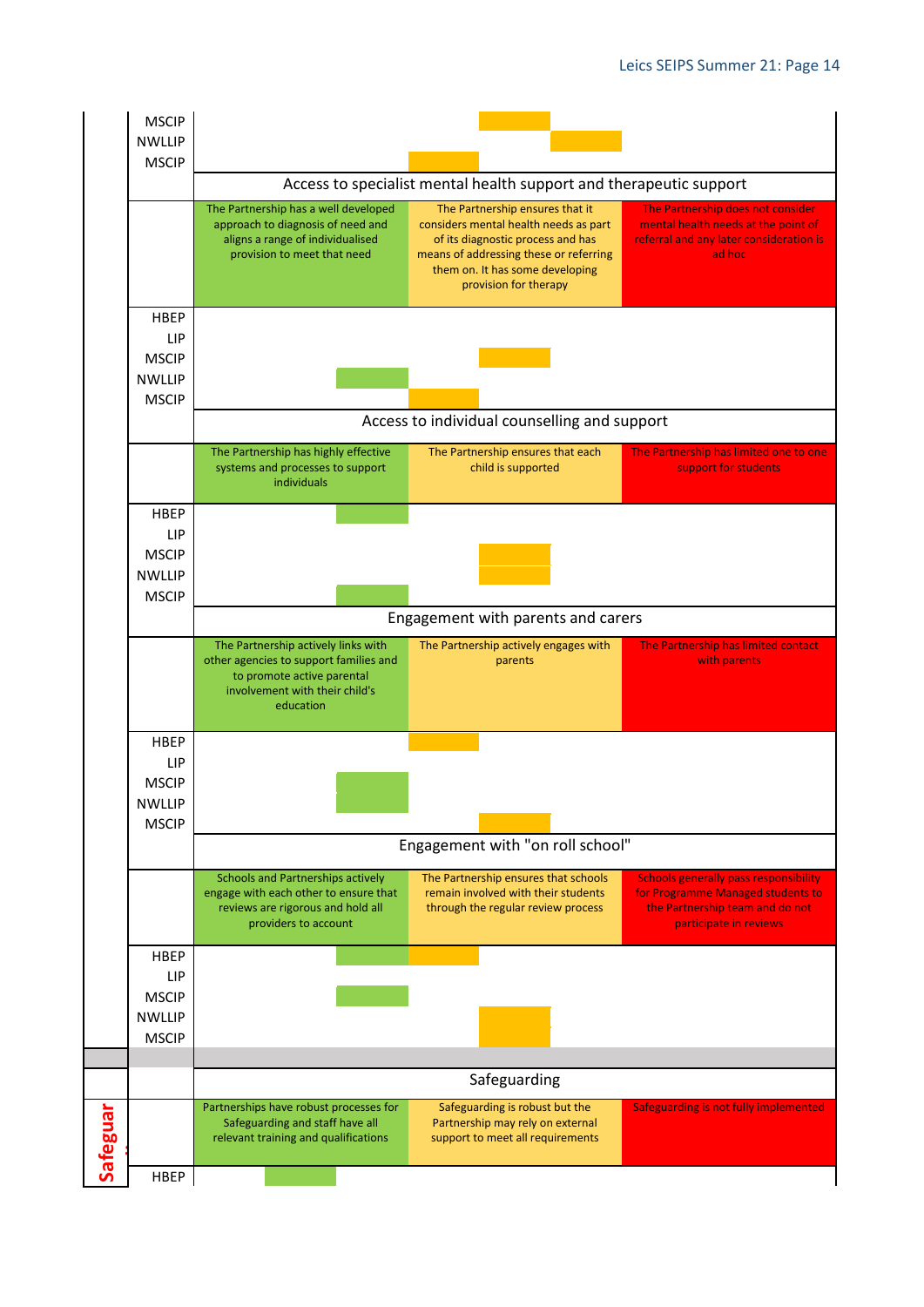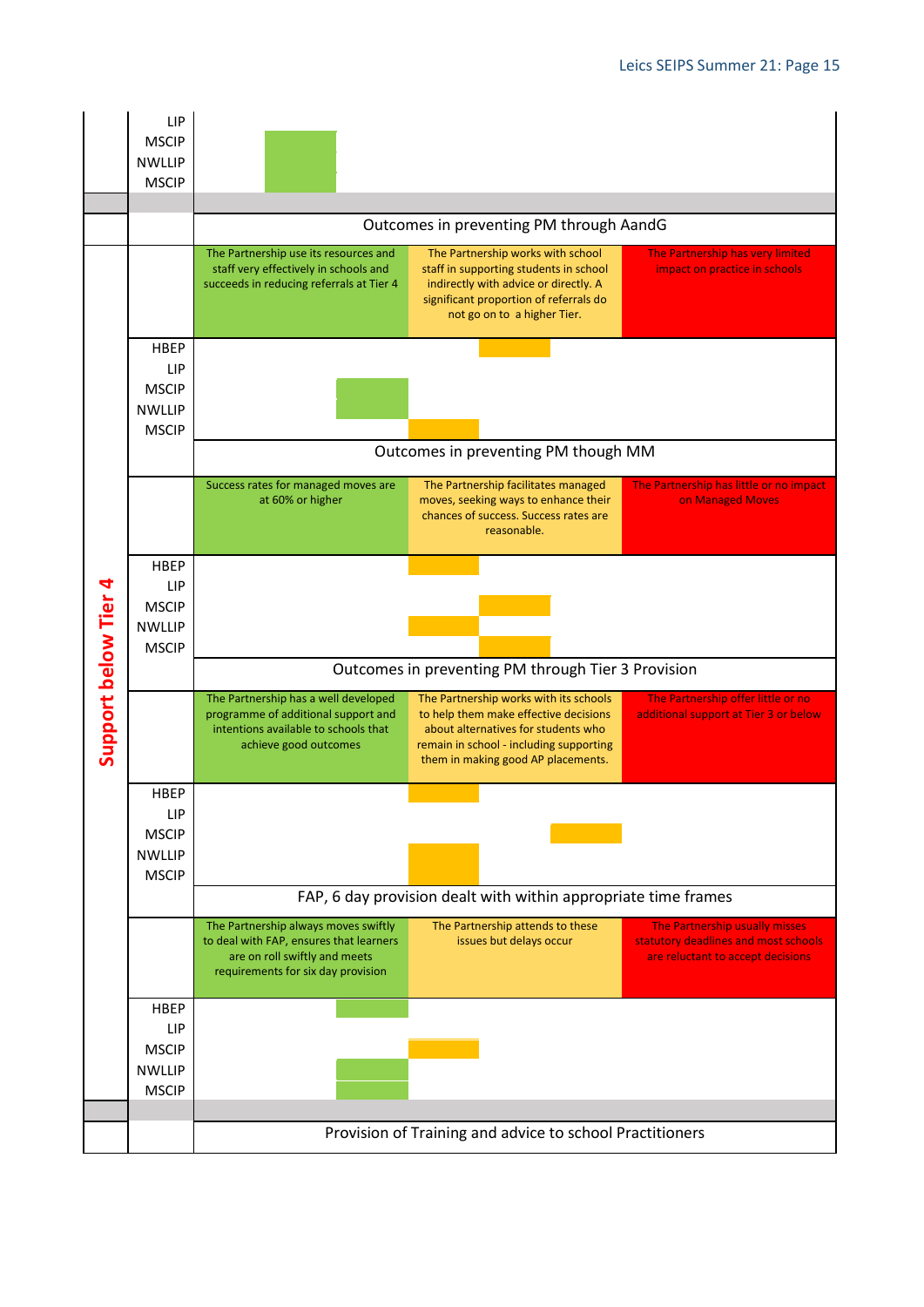